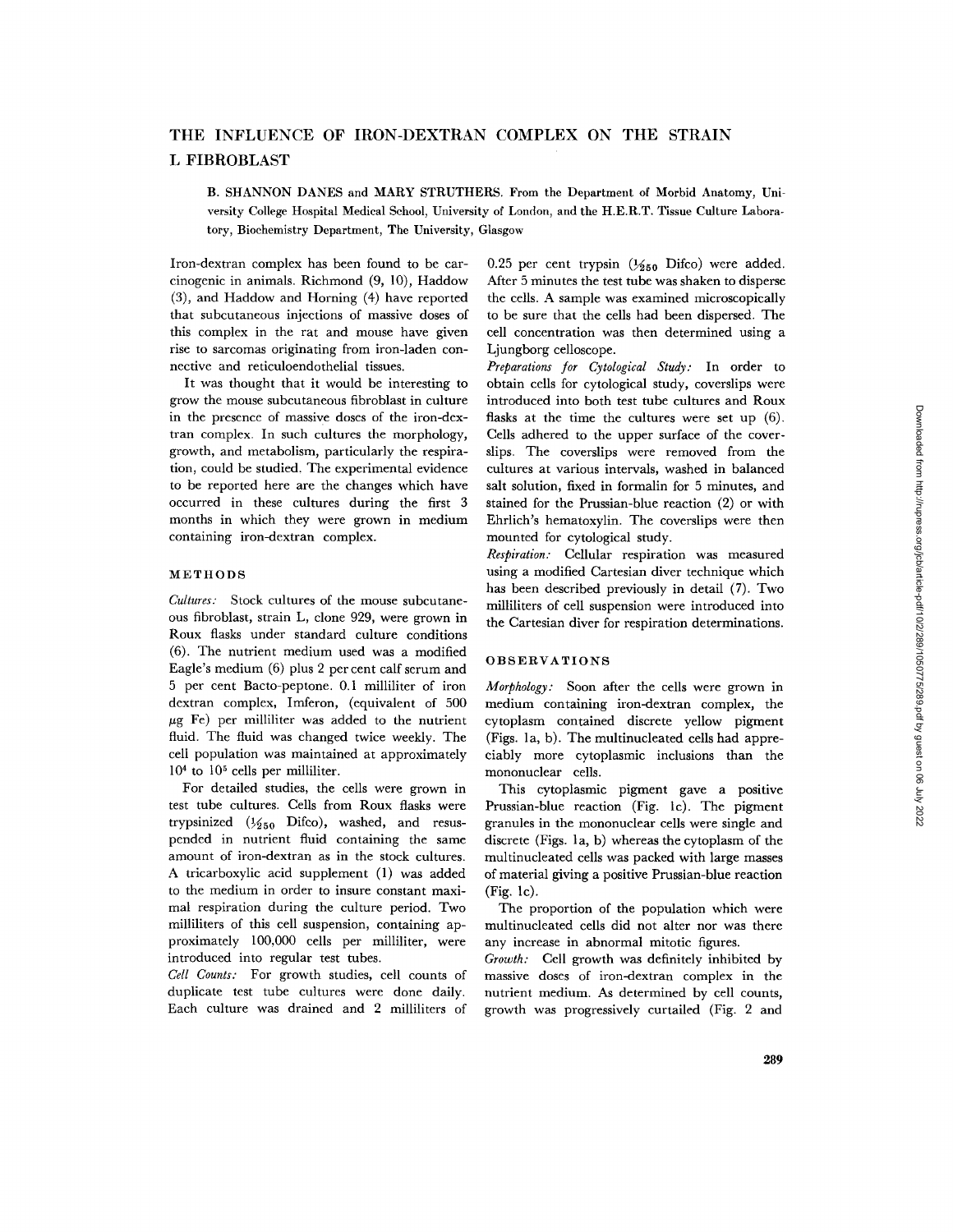

## **FIGURE 1**

Cultures of mouse subcutaneous fibroblast, strain L, clone 929, grown on coverslips in test tube cultures.

Cells grown in medium containing  $500 \mu$ g iron-dextran complex, Imferon, for 6 weeks.

la. Mononuclear cells stained with Ehrlich's hematoxylin. Pigment in cytoplasm had deep yellow color. X 250.

lb. Multinucleated cell stained with Ehrlieh's hematoxylin. Yellow pigment in perinuelear position.  $\times$  600.

lc. Multinucleated cell stained for Prussian blue reaction (2). Cytoplasm contained many discrete granules and masses taking a deep blue stain indicating loosely bound iron.  $\times$  600.

Table I); however, the curtailment of growth during the first week in the presence of iron-dextran was the greatest, 38 per cent. Up until 3 months, the degree of curtailment of growth increased slowly.

*Respiration:* Respiration of cells grown under control conditions was normally around  $5 \times 10^{-6}$  $\mu$ l per hour per cell. Cells grown for 6 weeks in iron-dextran-containing medium had a respiration of approximately 3.23  $\times$  10<sup>-6</sup>  $\mu$ l per hour per cell. After 3 months, the respiration of these cells was approximately 3.89  $\times$  10<sup>-6</sup>  $\mu$ l per hour per cell.

#### DISCUSSION

The strain L cells were grown in medium containing massive doses of iron-dextran complex (equivalent of 500  $\mu$ g per milliliter). This concentration was chosen as representative of the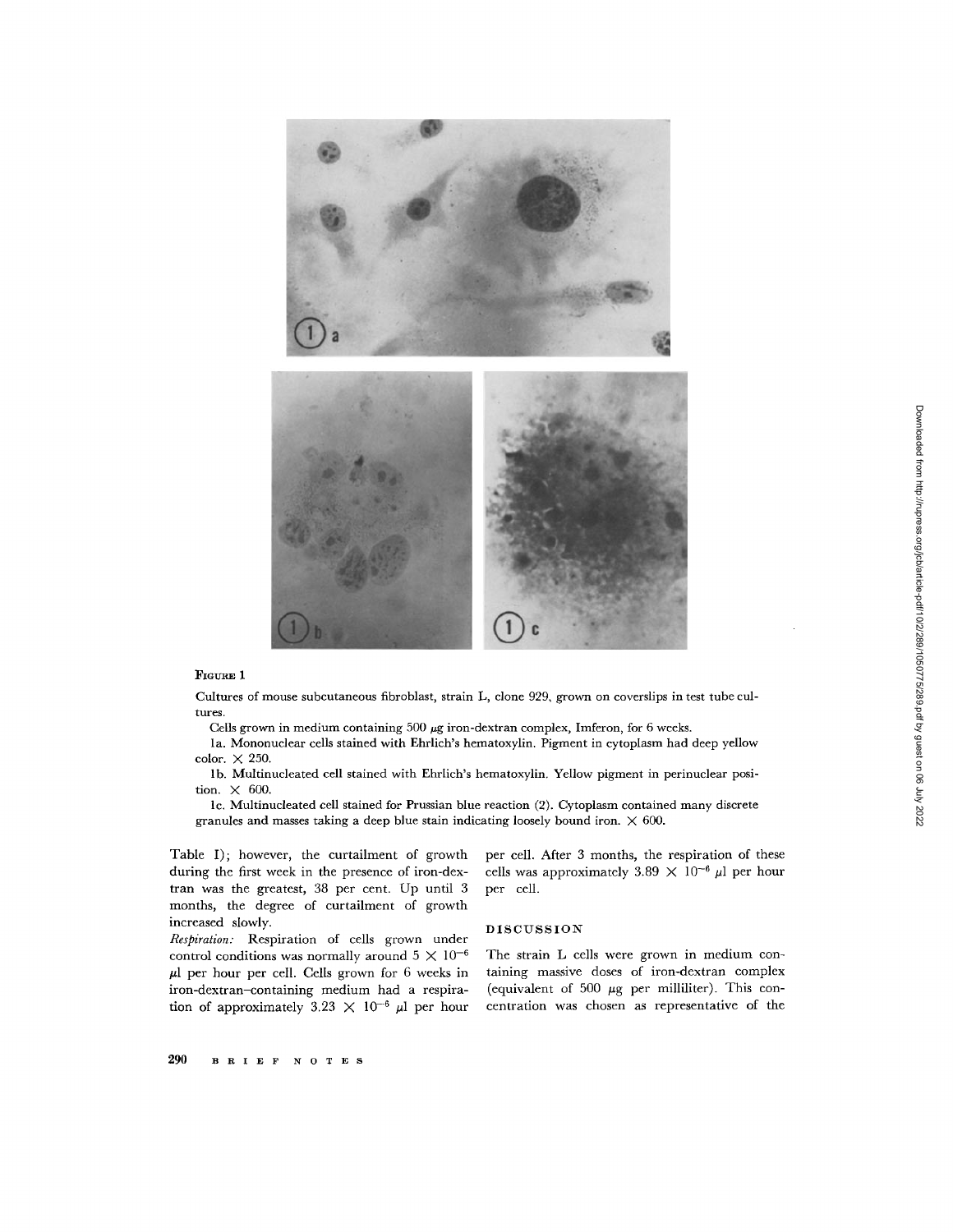

FIGURE 2

Influence of iron-dextran complex, Imferon, (500  $\mu$ g per milliliter) on growth of the strain L cell.

Cells grown in test tube cultures for  $7 \, \text{days}$ . control, --X-- iron-dextran complex added to medium at beginning of this culture period,  $\therefore$   $\odot$ ... cells grown in medium containing complex for 3 months.

concentration of this complex at the site of subcutaneous injections in *in vivo* research (4, 9, 10). However, such concentrations represented an overloading of the organism, in this case the isolated tissue culture cells, with exogenous iron.

When the strain L cells were grown in this iron-dextran-containing medium, the cytoplasm of these cells contained a pigment which gave a positive Prussian-blue reaction indicating loosely bound iron (Fig. lc). It was proposed that the iron-dextran complex, having a number average molecular weight of approximately 2500 (4), entered the cell by pinocytosis. The actual process of uptake has not been followed. Therefore, it has not been strictly shown that iron-dextran-containing droplets have actually been engulfed by pinocytosis. However, Danes and Andresen (unpublished) have demonstrated that irondextran complex enters the ameba by such a process. In the case of the ameba, iron-dextran did not stimulate pinocytosis and was taken up only as a natural outcome of the engulfing of fluid which contained iron-dextran complex. In the concentration used, iron-dextran did not appear to be adsorbed on the cell membrane and thereby stimulate pinocytosis.

The strain L cell, clone 929, used in this study contained both mono- and multinucleated cells (approximately 2 per cent of the population). The multinucleated cells consistently contained more cytoplasmic pigment than the mononuclear cells. It was proposed that the multinucleated cells might have had a greater pinoeytotic activity, taking up more nutrient fluid containing the iron complex. This difference in activity of the two cell types originally derived from the same cell (11) was interesting in view of the metabolic differences of these two cells reported by Phillips and Terryberry (8).

The uptake of such a high molecular weight substance as iron-dextran complex (4) was surprising in view of the report by Holter and Holtzer (5) that fluorescein-labeled plasma proteins were not taken up by strain L cells. These experiments were short time (4 to 6 hours) under alkaline conditions whereas the present experiments were carried on over monthly periods under neutral or acid hydrogen ion concentrations.

After being grown in iron-dextran-containing medium for 3 months, the pigment in the cytoplasm of mononuclear cells appeared as small, discrete droplets, the size one would expect of a cytoplasmic vacuole resulting from pinocytosis (Figs. la, b). The multinucleated cells however contained small granules as well as large masses of pigment, the result of fusion or aggregation of small vacuoles (Fig. Ic). Whether the irondextran complex remained in the pinocytotic vacuoles and therefore was not incorporated into the cellular constituents, or the membranes of the vacuoles became permeable to the iron or iron complex and allowed diffusion into the cytoplasm was not learned.

Both growth and respiration of the cells were

#### TABLE I

*Strain L Cells Grown Continuously in Medium Containing 500 µg Iron-Dextran Complex, Imferon, per Milliliter Medium for 3 Months* 

| inhibition<br>$\%$<br>growth | $\Delta$ V per cell              |
|------------------------------|----------------------------------|
|                              | $\times 10^{-6}$ $\mu l$ per hr. |
| 38                           | 3.90                             |
| 47                           | 3.23                             |
| 52                           | 3.89                             |
|                              |                                  |

## **B IR I E F N O T E S 291**